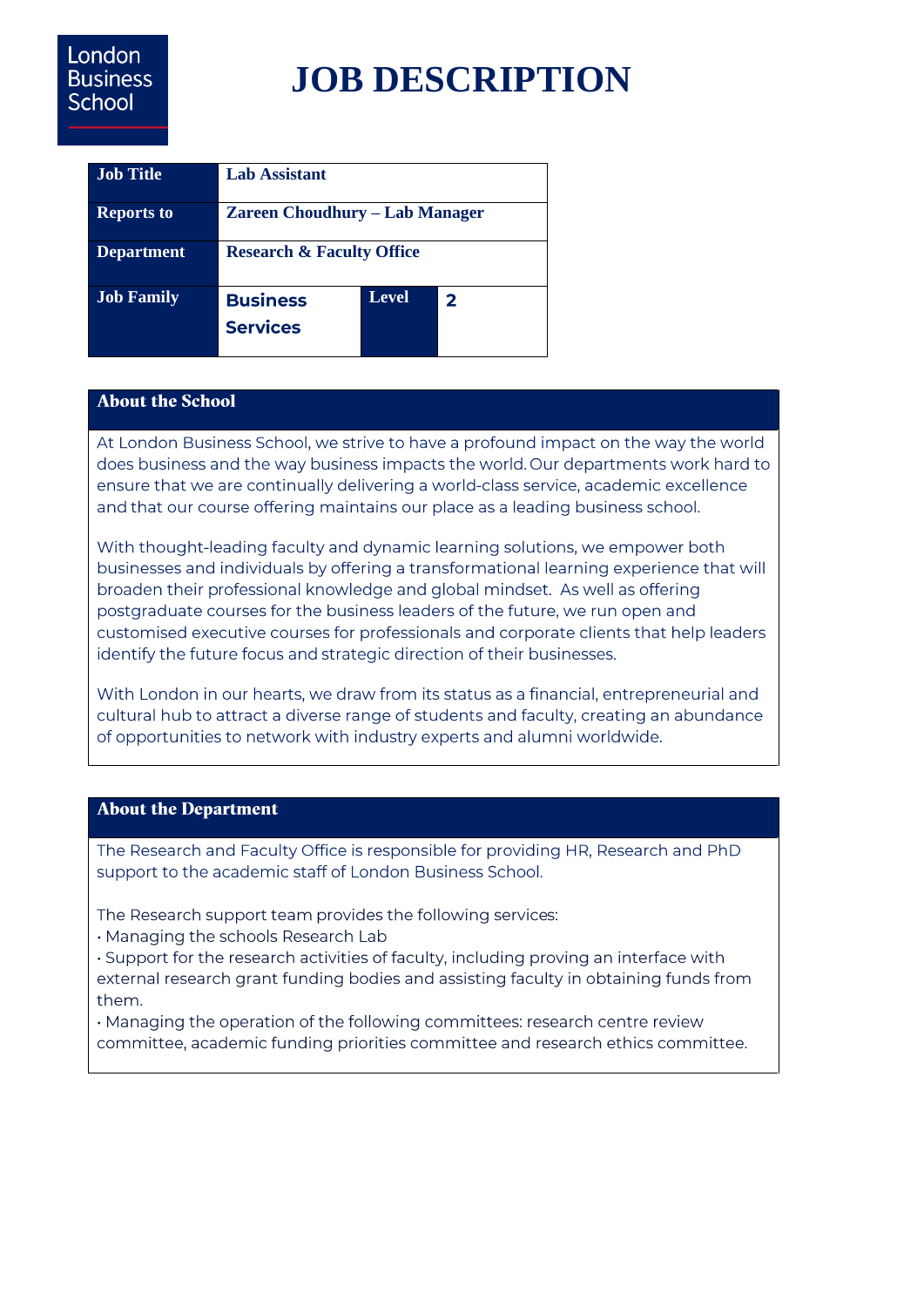# **Job Purpose**

The post holder will be responsible for the day-to-day running of research studies conducted in the Lab or staffing the reception desk when they are not the lead experimenter for a study run. They are the key stakeholder in the interaction with research participants and in implementing adequate research protocol for individual studies and will act as the primary experimenter of individual faculty and PhD student studies.

This will include assisting the Lab Manager with the day-to-day operation of the lab. Testing materials, implementing study protocols as specified by lab users, sourcing study materials, where relevant, and importantly providing feedback relating to each individual study. They will be the first point of contact for participants taking part in studies and will coordinate the efficient stewardship of participants in the lab.

The post holder will also assist with the processing and review of ethics applications and provide advice and support for the Research Ethics Committee Secretary, Chair and applicants where applicable.

Responsibilities also include providing a high quality, professional service to users and ensuring that the Code of Conduct for Lab procedures is adhered to at all times.

#### **Key Areas of accountability and Key Performance Indicators (KPIs)**

#### Key areas of accountability:

#### **Research Studies**

- Assisting faculty, PhD students and the Lab Manager with the testing of study materials
- Running research studies; implementing study protocols as specified by faculty and students either in the role of experimenter or confederate
- Reporting any problems with study protocol and or procedures to the Lab Manager, faculty and PhD students (e.g. the tracking and reporting of irregularities during the execution of research protocol, reporting technical problems, suspicious participant behaviour)
- Preparing study rooms and materials for each study and ensuring there are adequate materials for the full study duration
- Ensuring the efficient saving and merging of data
- Data entry and coding
- Using specialised software application (e.g. MediaLab, Direct RT, Qualtrics, Inquisit) to create and run experiments, and also provide support to faculty and PhD students using these applications
- Ensuring accurate and timely communication with researchers about participant and study-related observations
- Running field studies, developing scripts and protocols to ensure safe conduct of research

# **Lab Participant Pool**

• Assisting the Lab Manager with the marketing strategy and the recruitment of participants. This includes recruiting participants at universities, leafletting campaigns and other appropriate forums

- Providing administrative assistance pertaining to the lab participant pool.
- Assisting the quality initiative at the Lab by keeping a record of and analysing participant attendance rates, blacklisting and monitoring any other issues with the participant pool.
- Providing assistance with the processing of participant payments and ensuring that

reimbursements are dispensed in an accurate and timely manner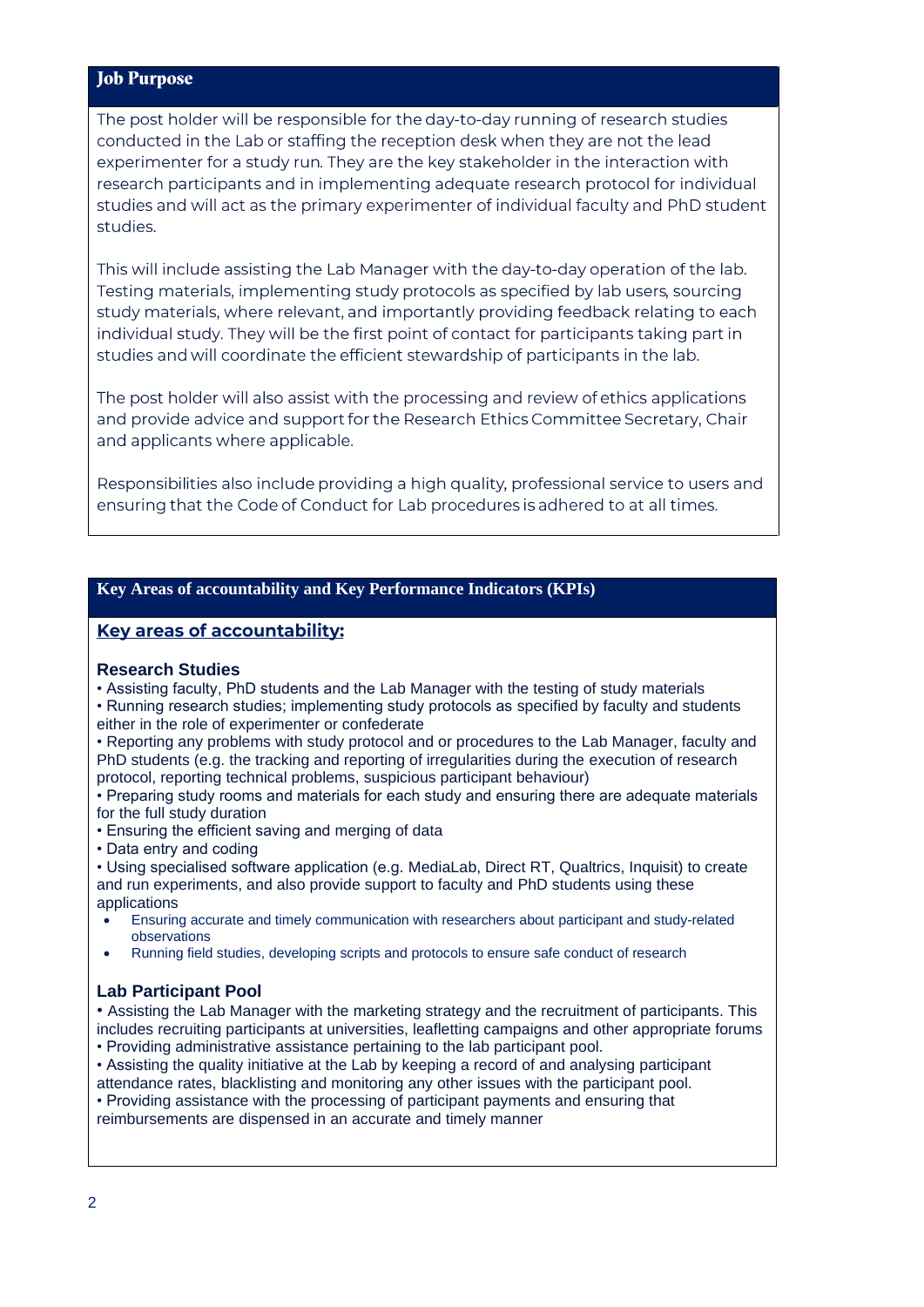#### **Lab Operation**

• Providing a professional service and maintaining a high quality lab environment for faculty, students and participants at all times which would involve cleaning Lab study rooms, kitchen area as needed

• Assisting with the wider lab development initiatives (recording of lab usage data, reviewing funding for the lab, strategic planning)

• Ensuring all lab documentation is regularly updated and recorded electronically in the lab shared drive and where relevant updated on School Portal pages and the London.edu pages

• Assisting the Lab Manager in the review of existing hardware and software for the lab to ensure the standard and quality are adequate for the day-to-day lab operation. This includes systematic review of experimental software for the lab

• Assisting in the development of lab protocol and procedure documentation and providing advice and guidance to faculty and students where necessary

• Helping to promote the lab internally and externally and build relationships with faculty and PhD students

• Acting as the first point of contact for participants visiting the lab, including the day-to-day monitoring and stewardship of participant access to the lab via intercom

• Monitoring and checking participant sign-up records using SONA systems

• Handling participant scheduling queries via email and telephone, ensuring that queries are dealt with in a professional and timely manner.

• Handling consent, debriefing and payment of participants and sign-out sheets

- Dispatching participants to the correct study location in the lab
- Updating the accounts at the end of a study and requesting funds from the School's Accounts team
- Updating SONA FAQs as and when necessary

# **Research Ethics**

• Ensuring faculty and PhD students are aware of the School's policy for the ethical approval of research studies and the Code of Conduct and provide guidance where necessary.

- Assisting with the administrative tasks associated with form completion and submission of Ethics application forms to the Ethics Secretary and Ethics Chair
- Update the forms and policies on the Schools portal pages
- Send out Ethics approval notifications once approval gained from the Ethics Chair

# **Other tasks**

• Working collaboratively with the immediate Research Lab Team and wider departments in the school (Accounts, Marketing and Communications, Research & Faculty Office)

• Ensuring general lab items are stocked – or when required request from relevant department • Undertaking any other tasks as requested by your line manager and Assistant Director, Research.

# **KEY SKILLS/EXPERIENCE REQUIRED:**

• Exceptional attention to detail

- Customer service experience
- Exceptional multi-tasking skills and the ability to handle multiple projects simultaneously
- Excellent interpersonal and communication skills
- Excellent organisational and time management skills
- Self-motivation, initiative and a proactive approach
- Ability to work effectively in a team and independently
- Ability to follow established processes
- A sound knowledge of experimental design and research protocols
- Excellent IT skills proficient in use of MS Office, particularly Excel; ideally specialised experimental software applications e.g. Qualtrics, Inquisit, SONA, Mechanical Turk, Prolific Academic, Media Lab, zTree) and other technical skills
- Technical skills in operating audio visual equipment.
- Experience of cash handling

# **KNOWLEDGE/QUALIFICATIONS REQUIRED**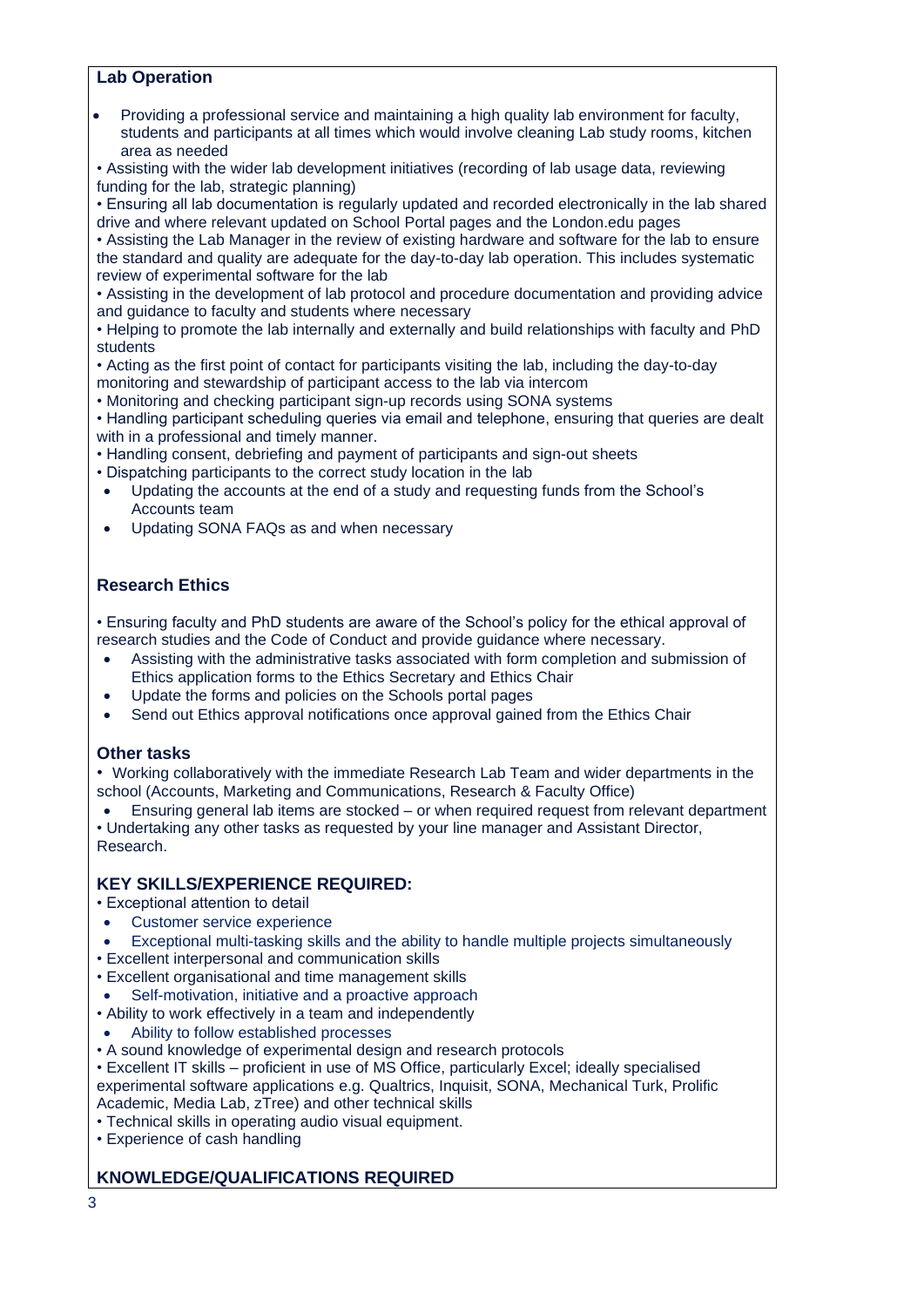- A good first degree, or equivalent experience
- Previous background in psychological or behavioural research. The post holder will have

significant experience in the design and conduct of experimental behavioural research studies. • Ideally a research background in either consumer behaviour or organisational behaviour or a related discipline.

• A sound knowledge of the standard and practices for ethical review of behavioural research studies.

• Knowledge of electronic systems/databases and the ability to record written information accurately

#### **KEY STAKEHOLDERS:**

**•** Students, Faculty, Alumni, Staff and corporate clients

# **Delivery and Support**

- Conduct administrative and/or operational tasks in accordance with defined policies, procedures and instructions to ensure the delivery of a first-class service to all stakeholders.
- Provide first line support within the School, solving routine problems in a specific area, and providing stakeholders with the information and/or understanding they need to deliver an excellent service.
- Monitor levels and order standard materials/resources, ensuring that appropriate stock levels are maintained within budget.
- Draft and develop standard materials, working to a clear brief, for use in the provision of an effective and efficient support service.
- Co-ordinate team calendars and meetings to support efficient and effective team working.
- Organise, input into and monitor databases and records to ensure accurate recording, completed in a timely manner in line with established processes.

# **Analysis and Reporting**

- Organise, upload into and monitor systems, databases and records to ensure accurate recording and enable efficient service delivery to all stakeholders completed in a timely manner in line with established processes.
- Collate information to produce regular standardised management reports to support decision making within the department.
- Conduct analysis to support the identification of trends and forecasting to further enable effective planning.
- Provide support to colleagues within and outside the team as and when opportunities arise, to promote collaborative working across the School.
- Act as a point of referral for less experienced colleagues to help to resolve issues within the team.

#### **Project Management**

• Provide ad hoc support (e.g. research, external benchmarking) to small projects in order to support project planning and implementation; sometimes taking the lead on defined project activities

# **Financial Management**

• Accurately process invoices and input financial data into systems to support the tracking of team/department budgets.

#### **Process Improvement**

• Proactively review relevant processes and systems within own area of work and make suggestions to improve efficiency.

# **Supervision (Operational Team Leaders)**

• Supervise and/or manage staff, allocating work, co-ordinating day-to-day activities and provide guidance to maintain and improve service delivery standards.